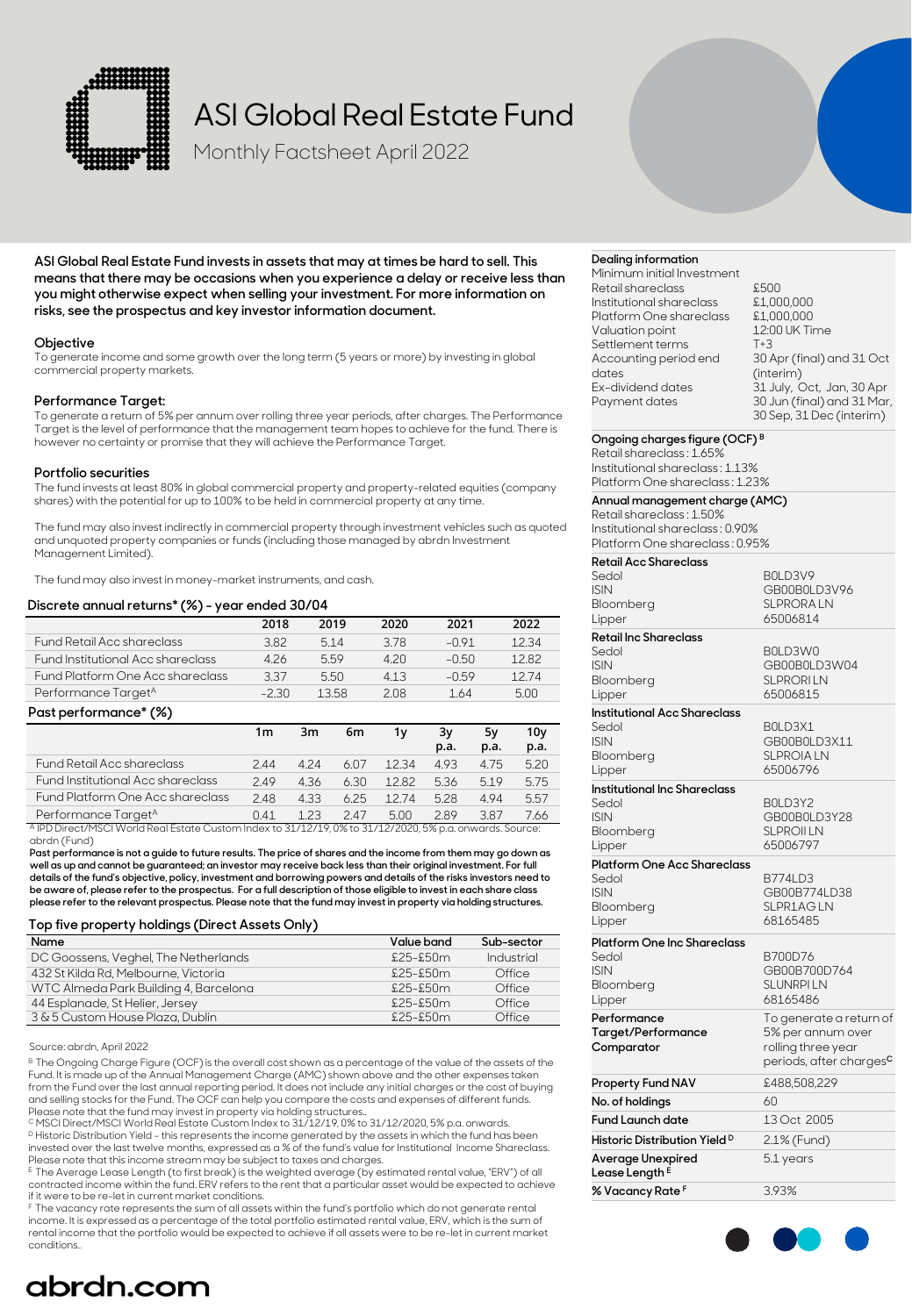### **Management process**

The management team use market research and their discretion (active management) to identify investments that are expected to benefit from changes in property prices and property improvements. They will maintain a diverse asset mix at country and sector level.

The fund will be subject to constraints which are intended to manage risk such as the fund must not hold more than 35% of its assets in any emerging market countries.

Non-Sterling denominated assets will typically be hedged back to Sterling to reduce exposure to currency rate movements.

Please note: Selling property can be a lengthy process so investors in the fund should be aware that, in certain circumstances, they may not be able to sell their investment when they want to.

Derivative Usage• The fund may use derivatives to reduce risk, reduce cost and/or generate additional income or growth consistent with the risk profile of the fund (often referred to as "Efficient Portfolio Management"). Where derivatives are used, this would typically be to maintain allocations following a significant inflow into the fund or to manage currency risk.

### **Top five tenants (consolidated)**

| Name                 | % of Total Income |
|----------------------|-------------------|
| Ogier                | 11.53             |
| Goossens             | 8.89              |
| Revlon               | 7.48              |
| Citco                | 5.28              |
| Jamestrong Packaging | 487               |

Source: abrdn, April 2022

### **Asset allocation**



Direct Real Estate 68.79% Listed Real Estate 21.56% Indirect Real Estate 0.58% Net Current Assets 9.06%

Source: abrdn, April 2022

### **Composition by Underlying Market Exposure (ex cash)**

| Region               | Portfolio % |
|----------------------|-------------|
| Australia            | 23.27       |
| <b>United States</b> | 17.45       |
| <b>Netherlands</b>   | 13.22       |
| Spain                | 8.26        |
| United Kingdom       | 7.56        |
| Singapore            | 6.95        |
| Ireland              | 6.93        |
| Poland               | 6.34        |
| Germany              | 4.63        |
| Japan                | 2.86        |
| Belgium              | 0.77        |
| Canada               | 0.66        |
| Cayman Islands       | 0.62        |
| France               | 0.24        |
| Sweden               | 0.13        |
| India                | 0.11        |

Source: abrdn, April 2022

## **Market review**

The real estate focused FTSE EPRA Nareit Developed Index fell by 0.84% during the month reflecting some of the nervousness that remains in listed markets. To date direct markets have remained robust with the elevated deal volumes of 2021 continuing into the first few months 2022. As stated in previous months it remains too soon to predict what impact listed volatility and increasing interest rates will have upon direct returns.

### **Fund performance**

During April the Fund's Platform 1 shares returned 2.48% building on the previous month's gains of 2.14%, over the past month. Over 12 months the Fund has returned 12.74%. April's return was aided by a move in the Fund's pricing basis from bid to mid which added 1.26% to unit price returns. The listed portfolio returned 0.46% during April with the remaining returns coming from the direct portfolio.

## **Fund management activity**

During April we have made progress with the sale of the office building in The Hague which is anticipated to complete during the month of May. Elsewhere in the portfolio we continue to work on extending lease contracts at the mixed use asset in Singapore and are negotiating terms with a tenant for a vacant floor in the Nishi-Shinbashi office building in Tokyo.

## **Outlook and Fund positioning**

As stated last month due to positive investor flows and proceeds from the recent sale of Fleming Court we are currently reviewing a number of direct opportunities which we think will be complementary to the Fund's current portfolio construction.